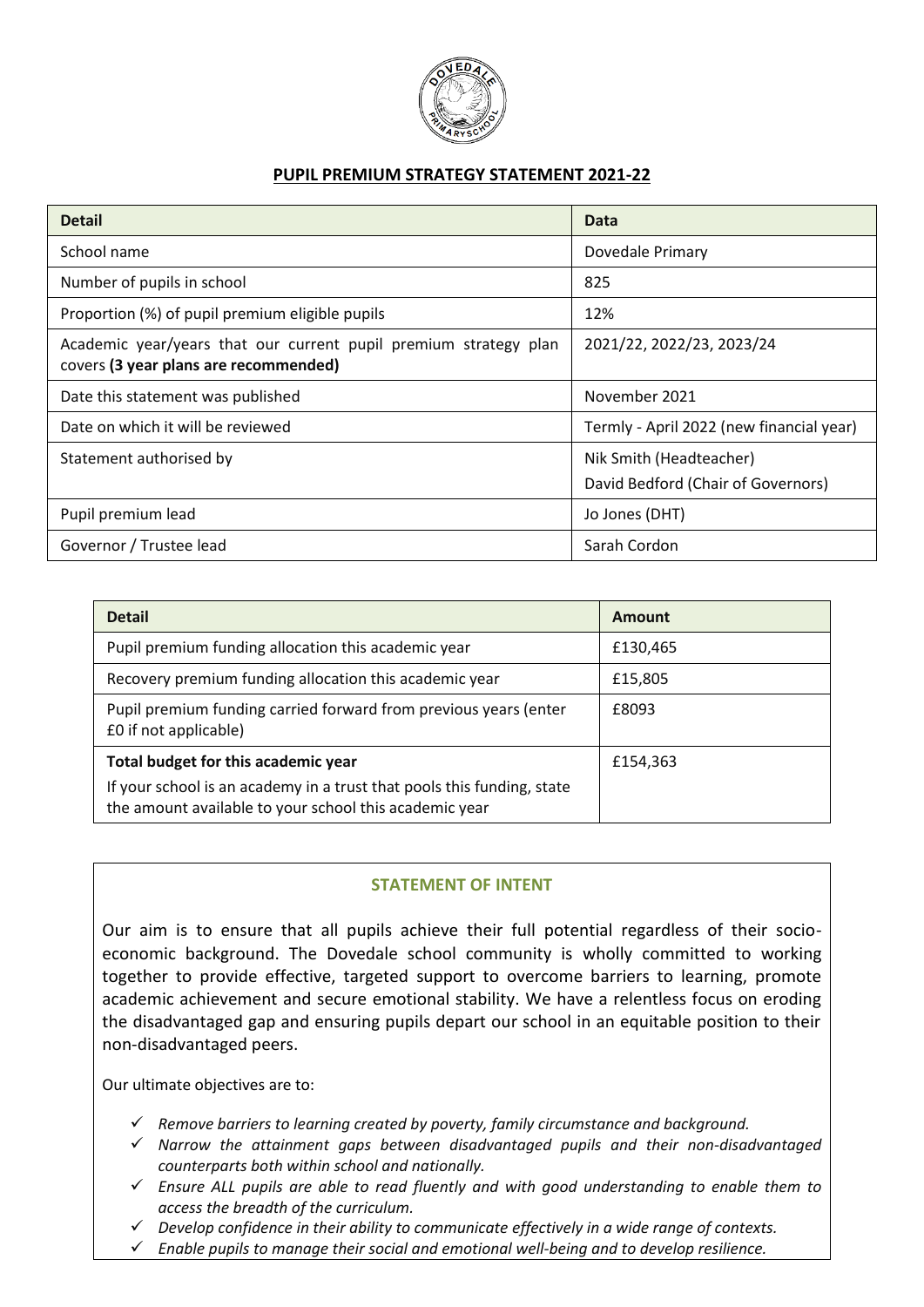*Access a wide range of opportunities to develop their knowledge and understanding of the world.*

In order to achieve these objectives we will:

- Provide all teachers with high quality CPD to ensure that pupils access effective quality first teaching.
- Ensure effective assessment is at the core of practice to enable every individual pupil to be monitored.
- Action early intervention at the point the need is identified using robust assessment methods and thus ensure this can be measured for impact.
- Providing additional SLT capacity to allow dedicated time to improve attendance and fostering links with parents of disadvantaged pupils.
- Support payments for enrichment opportunities to ensure all pupils can access these music lessons, sports activities, residential/day trips and extra-curricular clubs.
- Provide appropriate nurture support to promote positive mental health and thus enable pupils to access learning within and beyond the classroom.

### **KEY PRINCIPLES**

We will teach a broad and balanced curriculum in all subjects to all of our children, including enhancing learning from enrichment and wider experiences, such as educational visits and visitors to the school.

We are committed to evidence-informed practice and will base all decisions relating to Pupil Premium upon robust evidence and professional expertise.

We will base any intervention on robust and diagnostic assessments of what pupils know and understand as well as unpicking misconceptions and insecure knowledge, enabling effective support to be put in place. These interventions will be carefully monitored for impact and reviewed in response to outcomes.

Our Pupil Premium Strategy will align with our Covid Recovery Plan and School Development Plan and should be read alongside these two documents, as part of the whole school strategy. It is also closely assimilated with the following policies: Staff Appraisal and CPD, Assessment, Curriculum, SEND/Inclusion, Sports Premium.

*We will be utilising the EEF's recommended Tiered Planning Model to target provision in the following areas:*

**Quality first teaching** – enhancing the quality of teaching through: high impact staff professional development; curriculum prioritisation and embedding whole class, well-evidenced high impact teaching approaches, including:

- **Targeted academic support** accurately targeted use of well-evidenced high impact interventions, based on high quality assessments, to support pupils in 'catching up'. Interventions will be explicitly linked to classroom learning and will use systems for effective feedback to ensure a coherent learning experience.
- **Wider support** these strategies will focus upon 'levels to attainment' including: mental health and emotional well-being; learning behaviours and social and emotional learning; attendance and punctuality; and family support.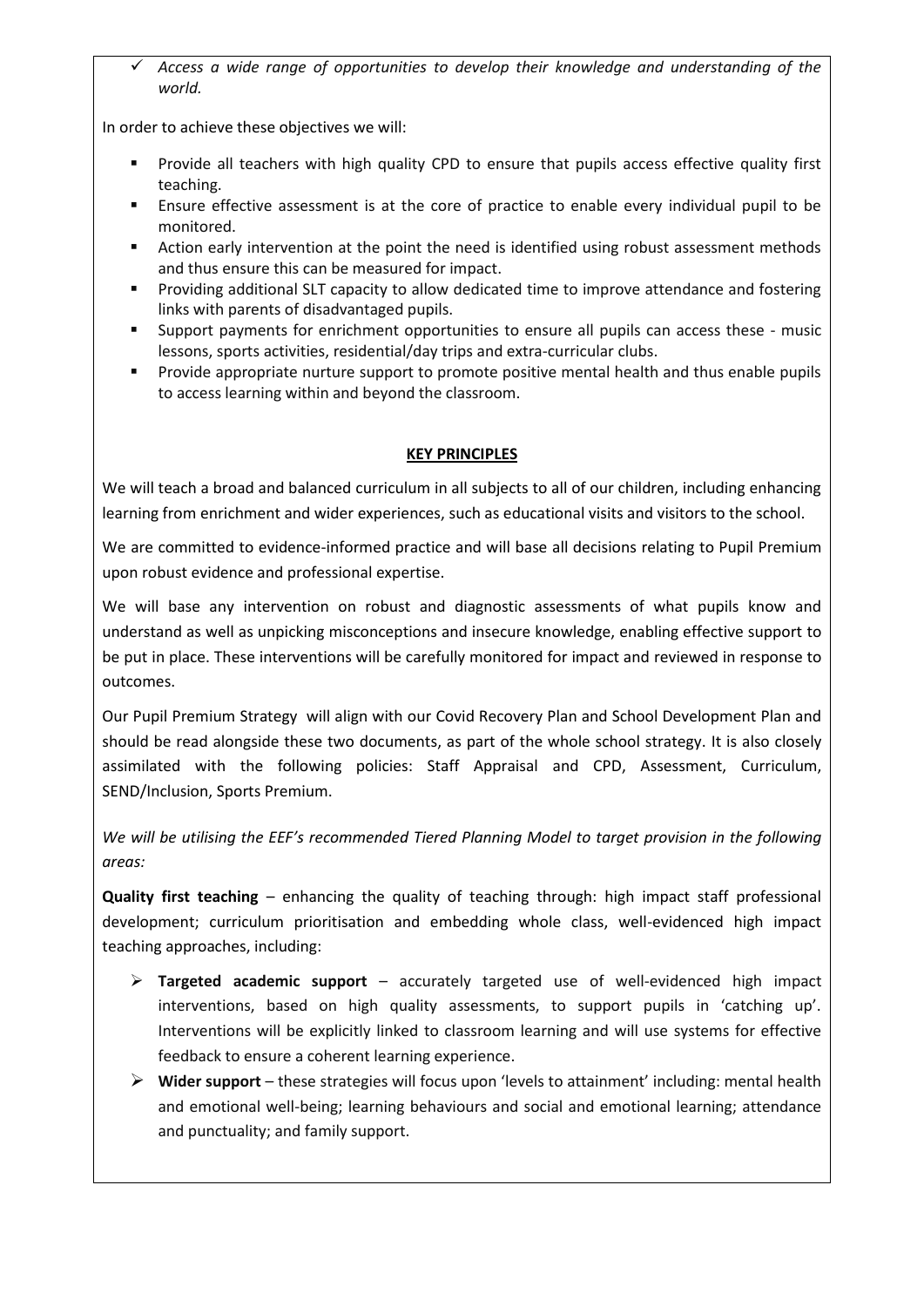# **Challenges**

| <b>Challenge</b><br>number | <b>Detail of challenge</b>                                                                                                                                                                                                                                                                                                                                                                                                                                                                                                                    |
|----------------------------|-----------------------------------------------------------------------------------------------------------------------------------------------------------------------------------------------------------------------------------------------------------------------------------------------------------------------------------------------------------------------------------------------------------------------------------------------------------------------------------------------------------------------------------------------|
| 1                          | Speech & Language:                                                                                                                                                                                                                                                                                                                                                                                                                                                                                                                            |
|                            | Poor oral language skills leading to lower outcomes particularly within reading comprehension.<br>Observations and assessments (EYFS baseline and WellComm) identify a low baseline in oral<br>communication, language and Literacy. Pupils entering the EYFS with language and listening skills<br>well below their developmental age and stage. A lack of early language skills within the early<br>years impacts on pupils ability to hear sounds when practising blending and segmenting, thus<br>impacting on early reading and fluency. |
|                            | Impact of Covid 19; many therapists were deployed to acute HS services; appointments<br>cancelled, school closures meant children did not receive therapy.                                                                                                                                                                                                                                                                                                                                                                                    |
|                            | The Royal College of Speech and language therapists in March 2021, reported that 73% of 0-18<br>year old had not received in person SaLT since the end of the first lockdown.                                                                                                                                                                                                                                                                                                                                                                 |
|                            | The current NHS waiting list in Liverpool is 40 weeks for initial assessment.                                                                                                                                                                                                                                                                                                                                                                                                                                                                 |
|                            | In KS2 what may be seen as lack of progress in English or poor overall achievement can often be<br>an indicator that a child is struggling to understand the language in the curriculum.                                                                                                                                                                                                                                                                                                                                                      |
| $\overline{2}$             | Range of SEND needs:<br>Communication and Interaction.<br>➤<br>Cognition and Learning.<br>➤                                                                                                                                                                                                                                                                                                                                                                                                                                                   |
| 3                          | Social, emotional and mental health:<br>Pupils and their families have social & emotional difficulties, including medical and mental health<br>issues. Over the last year there has been an increasing number of referrals to the Pastoral support<br>team and outside agencies from parents and teachers. There has also been a substantial increase<br>in number of referrals from school and parental requests for ADHD pathway.                                                                                                           |
| 4                          | Gaps in learning due to Covid pandemic and lockdowns:                                                                                                                                                                                                                                                                                                                                                                                                                                                                                         |
|                            | Standardised testing assessments on entry to current year groups suggest that children have<br>significant gaps in reading, writing and in some mathematical concepts. This needs urgent<br>addressing to ensure that they are able to access the age-related curriculum content and make<br>accelerated progress in order to achieve their full potential.                                                                                                                                                                                   |
| 5                          | Access to wider opportunities:                                                                                                                                                                                                                                                                                                                                                                                                                                                                                                                |
|                            | Observations and discussions with pupils evidence that a significant number have limited<br>experiences beyond their immediate environment and have fewer, if any, cultural capital<br>experiences in comparison to non-disadvantaged pupils. This impacts on pupils understanding of<br>elements of the curriculum and further on acquisition and development of language and<br>communication skills.                                                                                                                                       |
| 6                          | Attendance:                                                                                                                                                                                                                                                                                                                                                                                                                                                                                                                                   |
|                            | Attendance and Punctuality issues. Attendance figures are mainly good for Pupil Premium pupils<br>and we would like to maintain this. A higher percentage of PP pupils are late to school than non-<br>Pupil Premium pupils.                                                                                                                                                                                                                                                                                                                  |

This details the key challenges to achievement that we have identified among our disadvantaged pupils.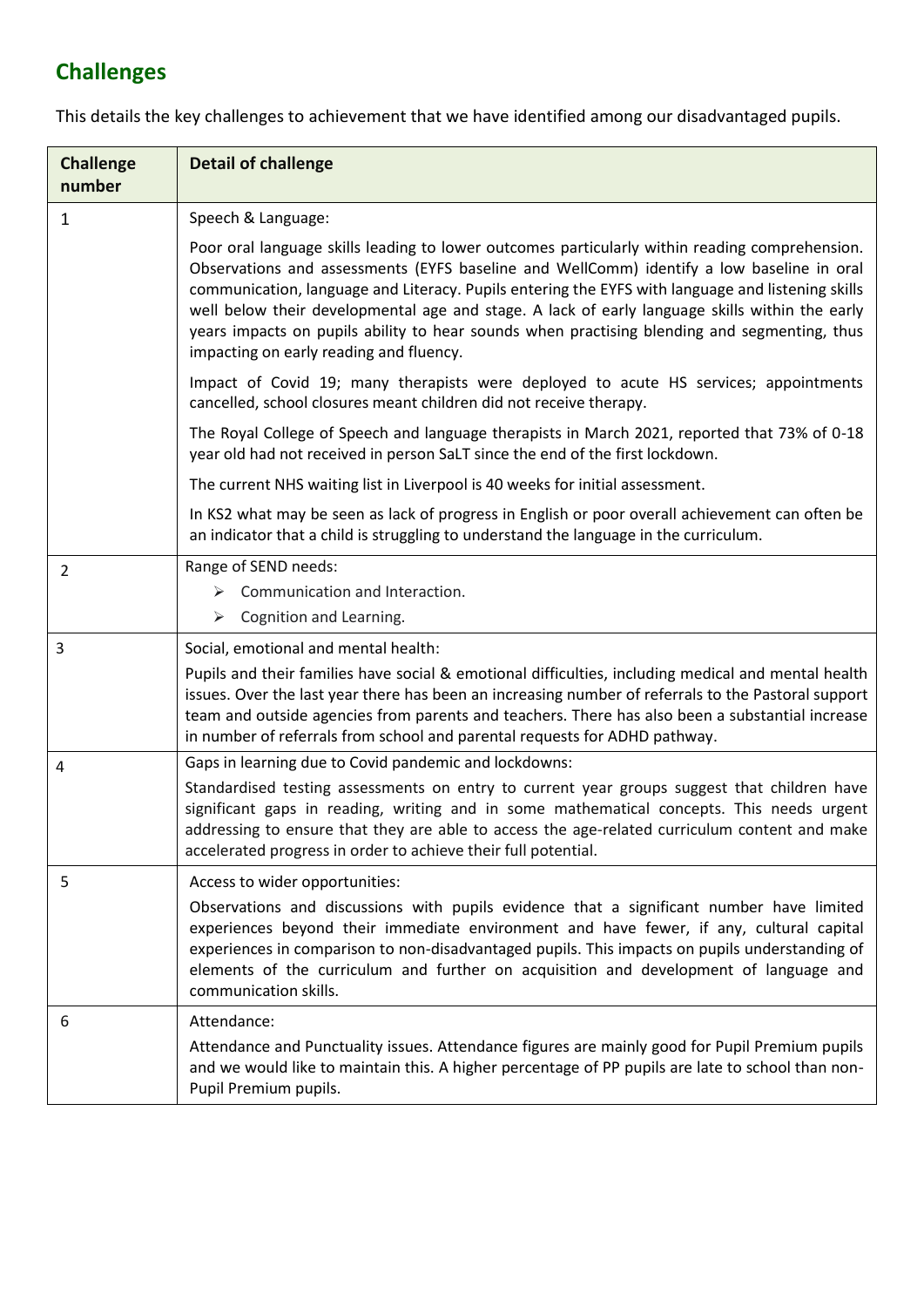## **Intended outcomes**

This explains the outcomes we are aiming for **by the end of our current strategy plan**, and how we will measure whether they have been achieved.

| <b>Intended outcome</b>                                                                                                                                                                                    | <b>Success criteria</b>                                                                                                                                                               |
|------------------------------------------------------------------------------------------------------------------------------------------------------------------------------------------------------------|---------------------------------------------------------------------------------------------------------------------------------------------------------------------------------------|
| To make at least expected or accelerated<br>progress from initial statutory assessment point<br>in all curriculum subjects.                                                                                | The % of disadvantaged learners achieving 'Age Related<br>Expectations' by the end of Reception, KS1 and combined at<br>the end of KS2 is at lease in line with national comparators. |
| Consistent approach to the teaching of reading<br>with reading prioritised across whole school.                                                                                                            | The % of disadvantaged learners achieving greater depth in<br>reading, writing and maths scores at KS1 and KS2 is in line<br>with the national comparators.                           |
| Mastery approach to teaching mathematics<br>embedded enabling all children to have a positive<br>attitude toward the subject and ensuring<br>accelerated progress.                                         |                                                                                                                                                                                       |
| Pupils and families with identified social,<br>emotional or health needs are well supported by<br>school staff so that the needs are removed or                                                            | Pupils feel safe and happy within school and are able to<br>access a range of strategies to support their mental well-<br>being.                                                      |
| alleviated.                                                                                                                                                                                                | Pupils able to regulate emotions in order to manage their<br>mental health and behaviour more positively therefore<br>enabling them to engage with learning.                          |
| For PPG children to achieve national expected<br>standard in PSC Development of consistent<br>approach to phonics - revision of whole staff<br>training to support consistency and quality of<br>teaching. | PPG children will attain in PSC in line with non-PPG children.<br>Consistent approach to phonics across the school will<br>continue to impact attainment improvement.                 |
| Continue to improve attendance of those<br>children eligible for PPG in line with non-PPG                                                                                                                  | Attendance data will clearly demonstrate impact. Increased<br>attendance will clearly evidence impact on attainment.                                                                  |
| children.                                                                                                                                                                                                  | Ensure attendance of disadvantaged pupils is above 95%                                                                                                                                |

## **Activity in this academic year**

This details how we intend to spend our pupil premium (and recovery premium funding) **this academic year** to address the challenges listed above.

### **Teaching (for example, CPD, recruitment and retention)**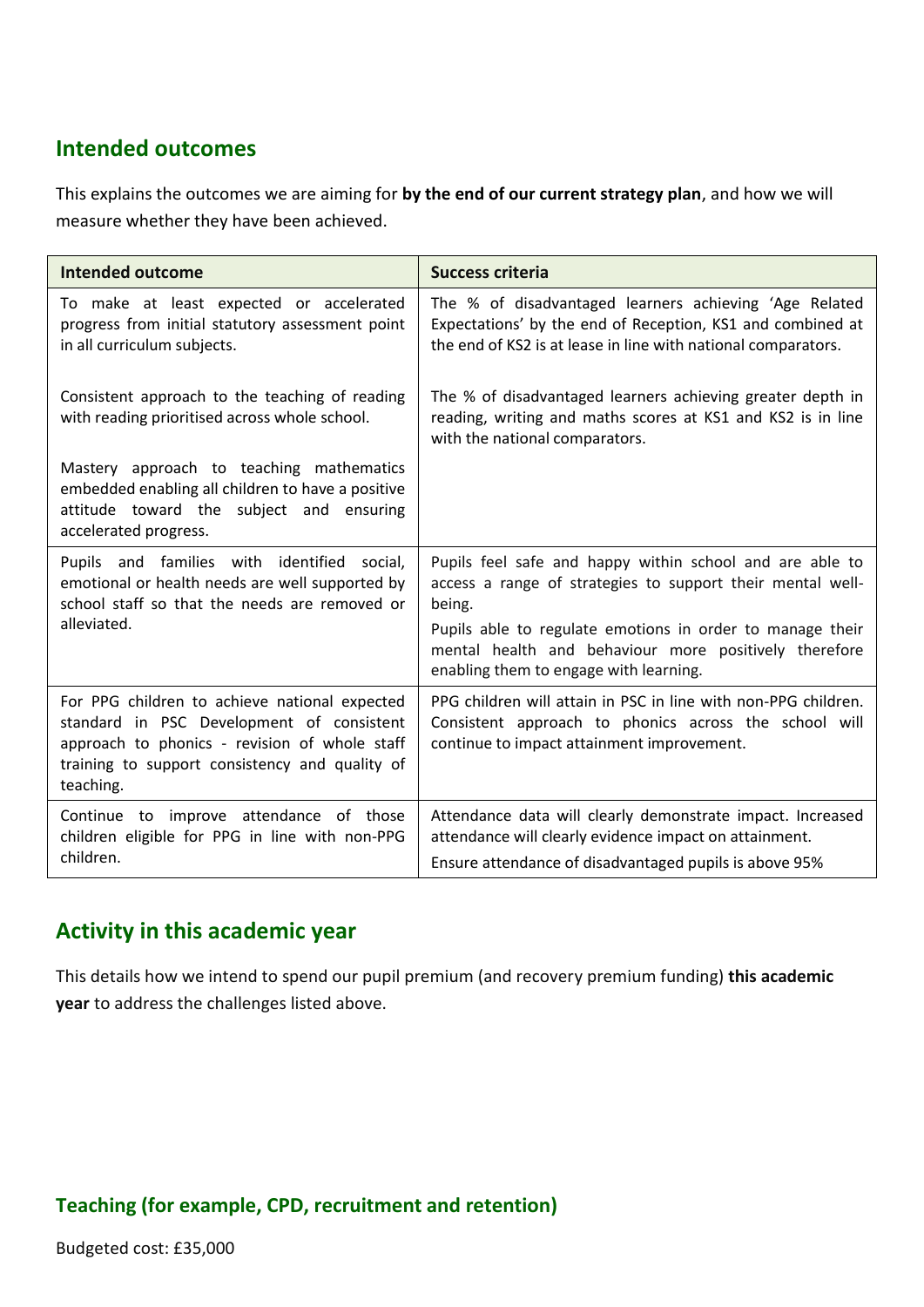| <b>Activity</b>                                                                                                                                                                                                                                                                              | <b>Evidence that supports this approach</b>                                                                                                                                                                                                                                                                                                                             | <b>Challenge</b><br>number(s)<br>addressed |
|----------------------------------------------------------------------------------------------------------------------------------------------------------------------------------------------------------------------------------------------------------------------------------------------|-------------------------------------------------------------------------------------------------------------------------------------------------------------------------------------------------------------------------------------------------------------------------------------------------------------------------------------------------------------------------|--------------------------------------------|
| Quality First teaching - all pupils to<br>receive strong, quality practice which<br>supports speaking and listening in the<br>classroom.                                                                                                                                                     | EEF: What happens in the classroom makes the<br>biggest difference: improving teaching quality<br>generally leads to greater improvements at lower<br>cost than structural changes. There is particularly<br>good evidence around the potential impact of                                                                                                               | 1, 2                                       |
| Use opportunities to read aloud to<br>children and teach vocabulary children<br>will use right across the curriculum.                                                                                                                                                                        | teacher professional development.                                                                                                                                                                                                                                                                                                                                       |                                            |
| Teachers to focus on Tier 2 words and<br>intentionally model language in a<br>variety of contexts.                                                                                                                                                                                           | On average, oral language approaches have a high<br>impact on pupil outcomes. The average impact of<br>Oral language interventions is approximately an<br>additional six months' progress over the course of                                                                                                                                                            |                                            |
| Assessment and early identification of<br>need - purchase of tests to ensure<br>standardised scores for reading and<br>maths in order to rigorously track<br>attainment. Planning individualised<br>instruction and effective feedback to<br>support pupils in achieving targets.            | a year. Some studies also often report improved<br>classroom climate and fewer behavioural issues<br>following work on oral language.<br>Approaches that focus on speaking, listening and<br>a combination of the two all show positive impacts<br>on attainment.                                                                                                       |                                            |
| Train staff (FR, JB and JM) to deliver<br>assessment and adapt planning within<br>EYFS to include Wellcomm targets in<br>continuous provision.                                                                                                                                               | https://educationendowmentfoundation.org.uk/ed<br>ucation-evidence/teaching-learning-toolkit/oral-<br>language-intervention                                                                                                                                                                                                                                             |                                            |
| Training for all staff in EYFS to provide<br>a Communication Friendly Setting (to<br>be delivered by Claire H, trainee SaLT).                                                                                                                                                                | High quality staff CPD is essential to follow EEF<br>principles. This is followed up during Staff meetings<br>and INSET. We are part of the NW Maths Hub. All<br>staff to lead effectively are released once a term.                                                                                                                                                    |                                            |
| Enhance resources to compliment<br>phonetically<br>provision<br>(more<br>decodable books to ensure home<br>phonic<br>ability,<br>reading<br>matches<br>phoneme/grapheme<br>displays<br>is all<br>teaching areas).                                                                            | EEF cites that impact is highest when feedback is<br>delivered by teachers. It is particularly important to<br>provide feedback when work is correct, rather than<br>just using it to identify errors.                                                                                                                                                                  |                                            |
| Staff CPD using in house experts<br>(maths mastery specialist, curriculum<br>leaders,<br>Inclusion<br>subject<br>team,<br>reading leaders - whole class reading,<br>phonics leaders). Continuing regular<br>updated RWI phonics training for all<br>staff to ensure consistency of teaching. | Many studies of feedback also include other<br>practices. For example, mastery learning approaches<br>combine feedback with additional support for pupils<br>that are falling behind, while approaches like<br>formative<br>assessment also include work to<br>understand specific gaps in learning that need to be<br>addressed and how the teacher wants the pupil to |                                            |
| Staff CPD regarding SEND to ensure<br>quality first teaching - external agency<br>support/CPD - SENISS, Purple Circle.                                                                                                                                                                       | progress.<br>https://educationendowmentfoundation.org.uk/edu<br>cation-evidence/teaching-learning-toolkit/feedback                                                                                                                                                                                                                                                      |                                            |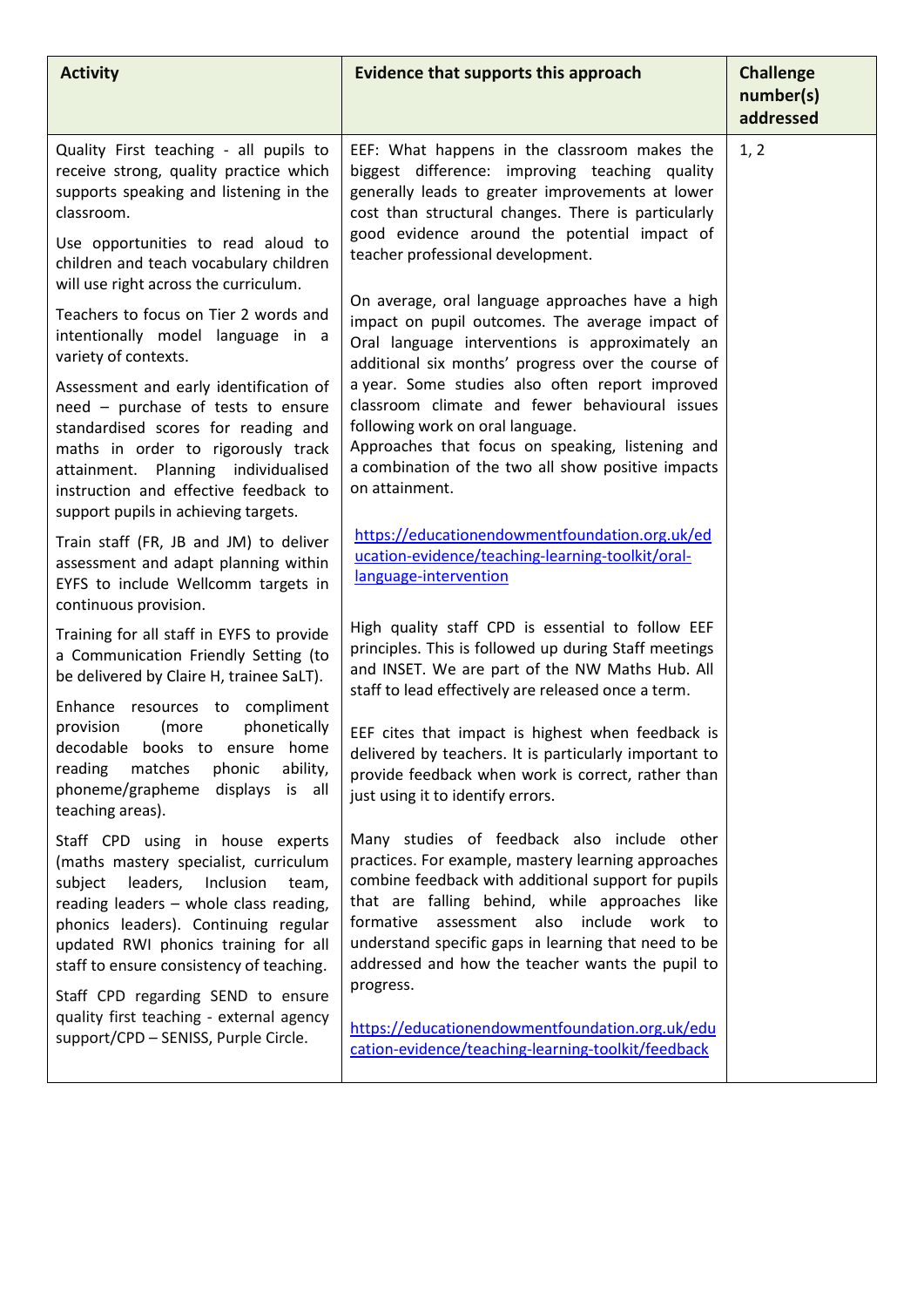# **Targeted academic support (for example, tutoring, one-to-one support structured interventions)**

Budgeted cost: £60,000

| I CAN alongside the Oracy All Party Parliamentary Group<br>1, 2, 4<br>WellComm screening in EYFS and<br>targeted children in Y1<br>and the Royal College of Speech and Language Therapists,<br>published a Policy Position Statement on the centrality of<br>Language screening of children with<br>spoken language to developing literacy and numeracy<br>low<br>attainment<br>in<br>reading<br>skills.(Report 5/12/21) They found that children in areas<br>comprehension<br>using<br>in<br>house                                                                                                                                                                                                                                                                                                                                                                                                                                                                                                                                                                                                                                                                                                                                                                                                                                                                                                                                                                                                                                                                                                                                                                                                                                                                                                                                                                                                                                                                                                                                                                                                                                                                                                                                                                                                                                                                                                                                                                                                                                                                                                                                                                                                                                                                                                                                                                                                                   | <b>Activity</b>                         | Evidence that supports this approach                        | <b>Challenge</b><br>number(s)<br>addressed |
|-----------------------------------------------------------------------------------------------------------------------------------------------------------------------------------------------------------------------------------------------------------------------------------------------------------------------------------------------------------------------------------------------------------------------------------------------------------------------------------------------------------------------------------------------------------------------------------------------------------------------------------------------------------------------------------------------------------------------------------------------------------------------------------------------------------------------------------------------------------------------------------------------------------------------------------------------------------------------------------------------------------------------------------------------------------------------------------------------------------------------------------------------------------------------------------------------------------------------------------------------------------------------------------------------------------------------------------------------------------------------------------------------------------------------------------------------------------------------------------------------------------------------------------------------------------------------------------------------------------------------------------------------------------------------------------------------------------------------------------------------------------------------------------------------------------------------------------------------------------------------------------------------------------------------------------------------------------------------------------------------------------------------------------------------------------------------------------------------------------------------------------------------------------------------------------------------------------------------------------------------------------------------------------------------------------------------------------------------------------------------------------------------------------------------------------------------------------------------------------------------------------------------------------------------------------------------------------------------------------------------------------------------------------------------------------------------------------------------------------------------------------------------------------------------------------------------------------------------------------------------------------------------------------------------|-----------------------------------------|-------------------------------------------------------------|--------------------------------------------|
| language skills and therefore poorer literacy and<br>as the BPVS, RAPT, Blank Level<br>numeracy, and poorer long-term outcomes. The<br>screening<br>pandemic has exacerbated these issues, leaving children<br>Use of Universally Speaking Checklist<br>of all ages behind in their spoken language.<br>for children referred to Inclusion Team<br>Error! Reference source not found.<br>Wave<br>Targeted<br>Wellcomm<br>$\overline{2}$<br>Research from the EEF shows that "Overall, studies of<br>Intervention groups in EYFS, Y1, Y4<br>oral language interventions consistently show positive<br>overseen by privately commissioned<br>impact on learning, including on oral language skills and<br>SaLT (MAST until Dec 21)<br>reading comprehension. On average, pupils who<br>Narrative SaLT groups in upper KS1<br>participate in oral language interventions<br>make<br>approximately five months' additional progress over the<br>Interventions and support is tailored<br>course of a year."<br>according to the needs of<br>the<br>children<br>PP children in phonics have not attained as well<br>historically. Some current Year 1 and 2 PP children still<br>Wave 3-Trainee SaLT therapist to<br>require targeted specialist phonics support to accelerate<br>deliver intervention to the children<br>their progress. Phonics HLTA will allow targeted<br>with most significant levels of need<br>intervention to ensure that PP are making equal rates of<br>Children assessed on a termly basis<br>progress as NPP.<br>and groups reorganised according to<br>EEF: Research supports tutoring as an effective way to<br>need.<br>help children improve academically. Children who receive<br>Targeted phonics daily intervention -<br>high-quality tutoring may make more progress in their<br>1:1 and small group with trained RWI<br>learning than children who do not receive this; this could<br>specialist.<br>be as much as 4-5 months' extra progress over the course<br>of a year<br>Focused daily x30min reading tuition<br>using FFT Lightning Squad programme<br>For several years, our school has chaired the local<br>SENDCO consortia which has identified the delayed<br>Trained reading volunteers from<br>diagnosis of needs as being a barrier to ensuring<br><b>Beanstalk</b><br>reading<br>charity<br>to<br>appropriate interventions/support. This ultimately affects<br>undertake weekly 1:1 reading sessions<br>academic attainment. By making private referrals we are<br>Private<br>Educational<br>Psychologist,<br>able to significantly speed up this process.<br>Language<br>&<br>Autism<br>Speech<br>&<br>Assessments to hasten diagnoses and<br>provide<br>personalised<br>learning<br>plans/support to classroom provision<br>Training for Inclusion Team and support<br>in<br>delivery<br>staff<br>of<br>bespoke<br>specialist<br>interventions<br>and<br>programmes | assessments using specialist tests such | of social disadvantage are at greater risk of having poorer |                                            |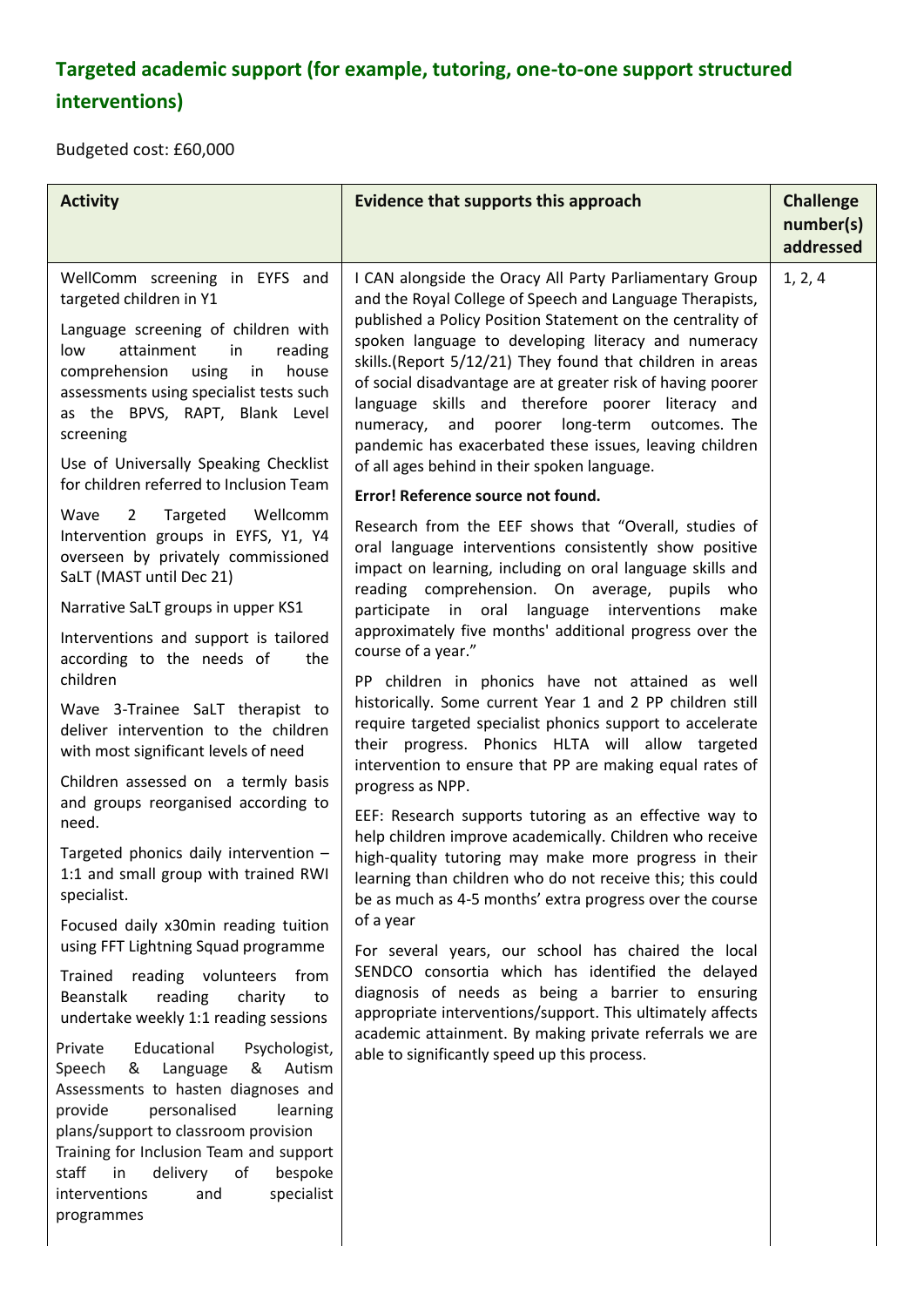| Parental<br>sessions | workshops/information | Parent feedback suggests that they appreciate knowing  <br>how to most effectively support their child/ren at home.<br>Many have also requested specific parenting support<br>from the Pastoral team with regard to mental/emotional | - 5 |
|----------------------|-----------------------|--------------------------------------------------------------------------------------------------------------------------------------------------------------------------------------------------------------------------------------|-----|
|                      |                       | well-being - this has increased substantially following the<br>pandemic.                                                                                                                                                             |     |

## **Wider strategies (for example, related to attendance, behaviour, wellbeing)**

## Budgeted cost: £60,000

| <b>Activity</b>                                                                                                                                                                                                                                                                                                           | <b>Evidence that supports this approach</b>                                                                                                                                                                                                                                                                                                                                                                                                                                                                                                                                                                                                                       | <b>Challenge</b><br>number(s)<br>addressed |
|---------------------------------------------------------------------------------------------------------------------------------------------------------------------------------------------------------------------------------------------------------------------------------------------------------------------------|-------------------------------------------------------------------------------------------------------------------------------------------------------------------------------------------------------------------------------------------------------------------------------------------------------------------------------------------------------------------------------------------------------------------------------------------------------------------------------------------------------------------------------------------------------------------------------------------------------------------------------------------------------------------|--------------------------------------------|
| Employment of Education Welfare<br>Officer<br>Mini-bus home collection for those<br>pupils with persistent absenteeism<br>Pastoral team to work closely with<br>EWO and families with attendance<br>issues                                                                                                                | The ongoing work of the EWO officer is helping to ensure<br>that PP attendance is above national. It is also aiming to<br>reduce the number of PP children who are persistently<br>absent from school. Many of the safeguarding cases within<br>school are for PP families. The EWO works continuously to<br>support these families and reduce the risk of harm to the PP<br>children.<br>Attendance and Punctuality issues. Attendance figures are<br>currently good for Pupil Premium pupils and we would like to<br>maintain this. A higher percentage of PP pupils are late to<br>school than non-Pupil Premium pupils.                                       | 6                                          |
| Residential<br>curriculum<br>and<br>enhancement visits                                                                                                                                                                                                                                                                    | By subsidising trips and visits it will allow more children from<br>disadvantaged backgrounds to be able to attend these.<br>These visits and experiences will develop children both<br>personally and academically.                                                                                                                                                                                                                                                                                                                                                                                                                                              | 5                                          |
| Pastoral team of learning mentors<br>whole<br>working<br>school<br>across<br>providing 1:1 and group support in<br>response to teacher, pupil and<br>parent referrals.                                                                                                                                                    | Evidence from the EEF's Teaching and Learning Toolkit<br>suggests that effective SEL can lead to learning gains of +4<br>months over the course of a year.<br>https://educationendowmentfoundation.org.uk/education-<br>evidence/guidance-reports/primary-sel                                                                                                                                                                                                                                                                                                                                                                                                     | 2, 3                                       |
| Provision of Lego therapy with in-<br>house training for support staff in<br>delivering sessions<br>Pupil<br>massage,<br>and<br>yoga<br>mindfulness sessions<br>including<br>parental workshops<br>staff<br>and<br>training/CPD<br>Therapeutic Gardening focus group<br>in upper KS2<br>Play Therapy<br>Seedlings Therapy | Research into mindfulness practices in schools has an<br>increasingly positive evidence base. In her evidence review<br>paper, Professor Katherine Weare, states that "(Mindfulness)<br>Can reliably impact on a wide range of indicators of positive<br>psychological, social and physical wellbeing and flourishing in<br>children and young people. (Mindfulness) Shows promising<br>emerging evidence for impacts on academic grades, on<br>problem behaviour, and on physical health and wellbeing."<br>https://mindfulnessinschools.org/wp-<br>content/uploads/2018/10/Weare-Evidence-Review-Final.pdf<br>https://mindfulnessinschools.org/research-papers/ |                                            |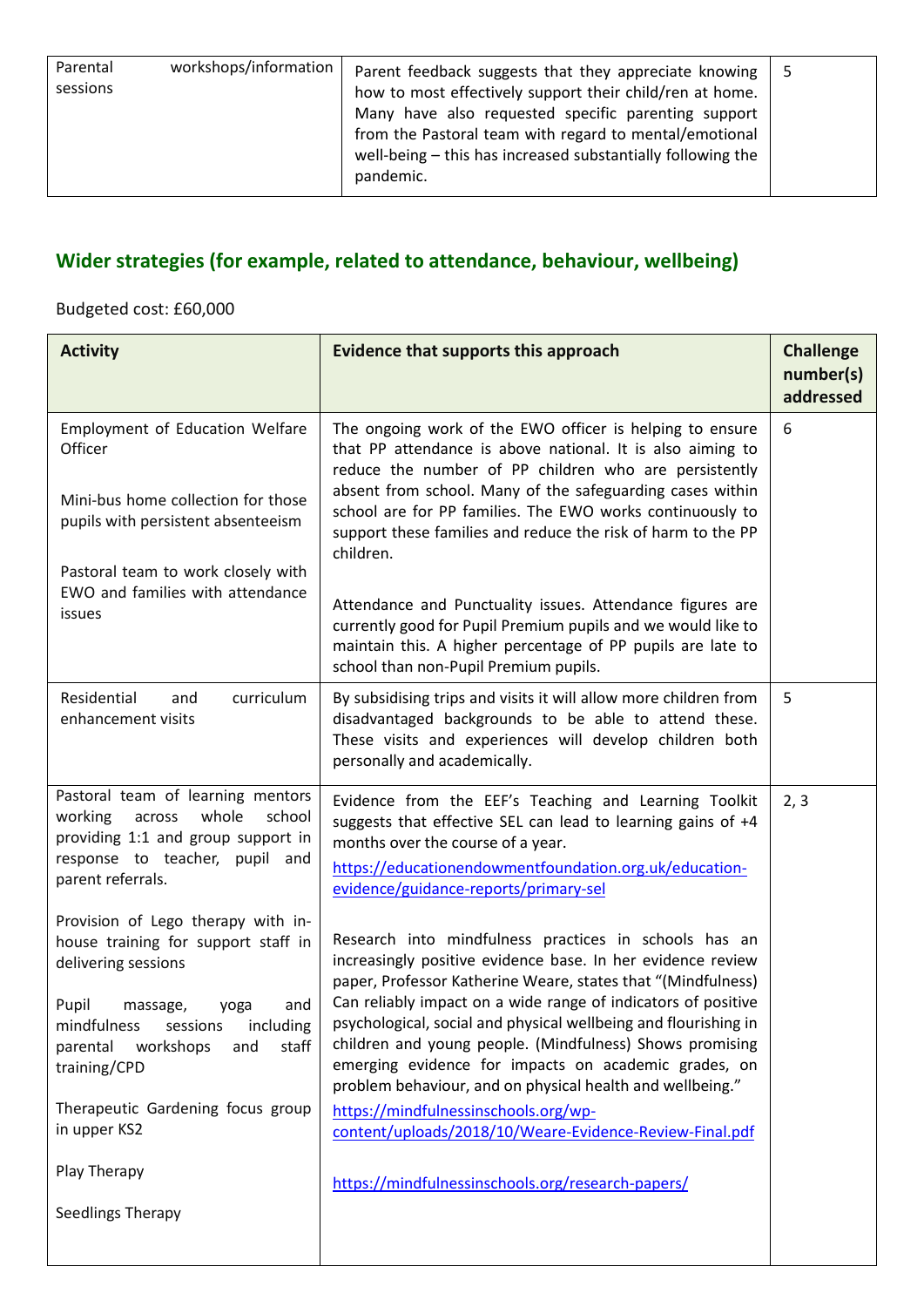| Targeted small group sessions and<br>extracurricular groups with focus on<br>yoga and mindfulness | The survey helps assess where pupils are at in relation to<br>their positivity, self-efficacy, motivation and resilience. It also<br>provides downloadable evidence-based strategies, lesson                  |  |
|---------------------------------------------------------------------------------------------------|---------------------------------------------------------------------------------------------------------------------------------------------------------------------------------------------------------------|--|
| Investment into RS Wellbeing and<br>Attitudes to Learning assessment                              | plans and supporting documents to provide ideas and<br>guidance for improving these areas of pupil wellbeing. This<br>very much builds on the assessment of Characteristics of<br>Learning statutory in EYFS. |  |

**Total budgeted cost: £155,000**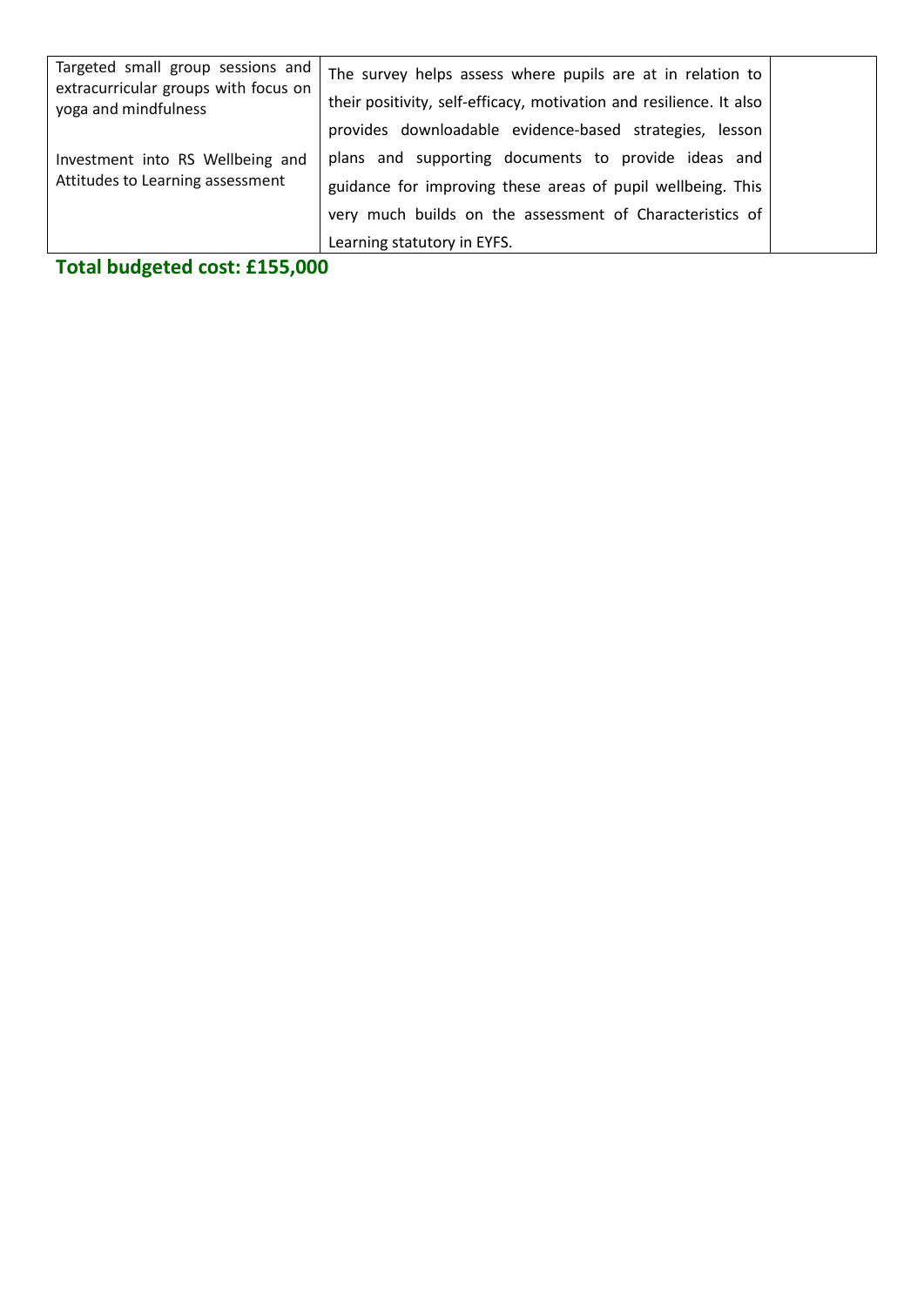# **Part B: Review of outcomes in the previous academic year**

## **Pupil premium strategy outcomes**

This details the impact that our pupil premium activity had on pupils in the 2020 to 2021 academic year.

#### **Error! Reference source not found.**

#### **Error! Reference source not found.**

**Error! Reference source not found.**. Books changed weekly throughout school closures with blended approach to online learning – live lessons and pre-recorded to accommodate families with multiple children and insufficient electronic devices.

**Error! Reference source not found.**. Residentials recommenced during Autumn 2021 when all disadvantaged pupils wishing to attend Yr4 trip were offered a fully subsidised place.

### **End of Key Stage Attainment Data – June 2021:**

| <b>End of EYFS</b> | PP Achieving GLD     |                 |               |                   |
|--------------------|----------------------|-----------------|---------------|-------------------|
|                    | $6/13$ pupils $-46%$ |                 |               |                   |
| End of KS1         | PP Exp+ Reading      | PP Exp+ Writing | PP Exp+ Maths | Combined R, Wr, M |
|                    | 55%                  | 64%             | 55%           | 55%               |
| End of KS2         | PP Exp+ Reading      | PP Exp+ Writing | PP Exp+ Maths | Combined R, Wr, M |
|                    | 75%                  | 70%             | 80%           | 65%               |
|                    |                      |                 |               |                   |
|                    |                      |                 |               |                   |

## **Externally provided programmes**

*Please include the names of any non-DfE programmes that you purchased in the previous academic year. This will help the Department for Education identify which ones are popular in England*

| Programme                      | Provider |
|--------------------------------|----------|
| Read, Write Inc. Phonics       | Oxford   |
| <b>Lightning Squad Reading</b> | FFT      |